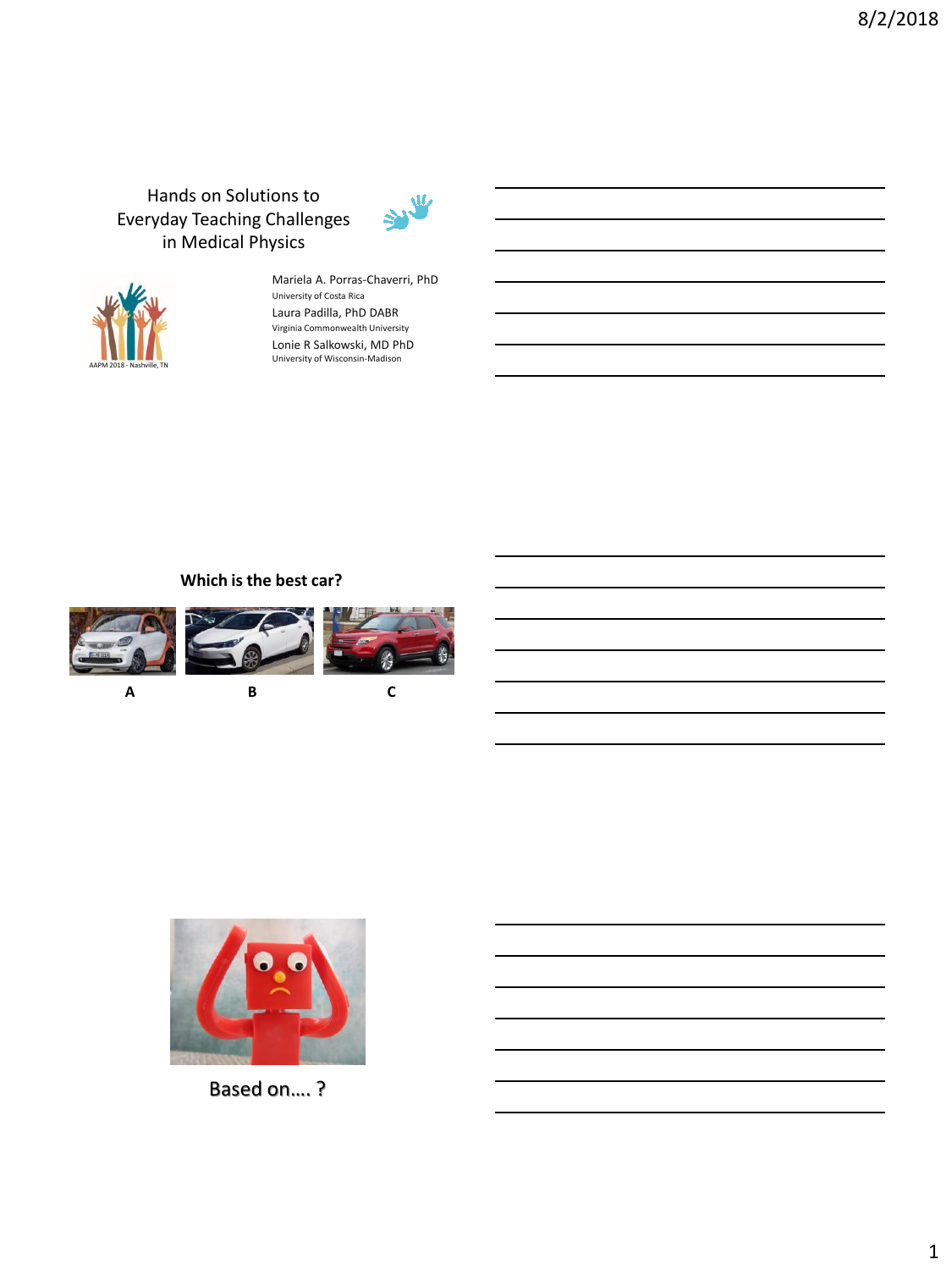No criteria  $\div$ No scale descriptors



**CONFUSION**

#### Session Objectives

- 1. Distinguish between the **contents and topics** of a course and its **learning objectives**.
- 2. Define **appropriate** learning objectives for a course.
- 3. Demonstrate how **rubrics** can be used to clearly present goals and expectations for assignments

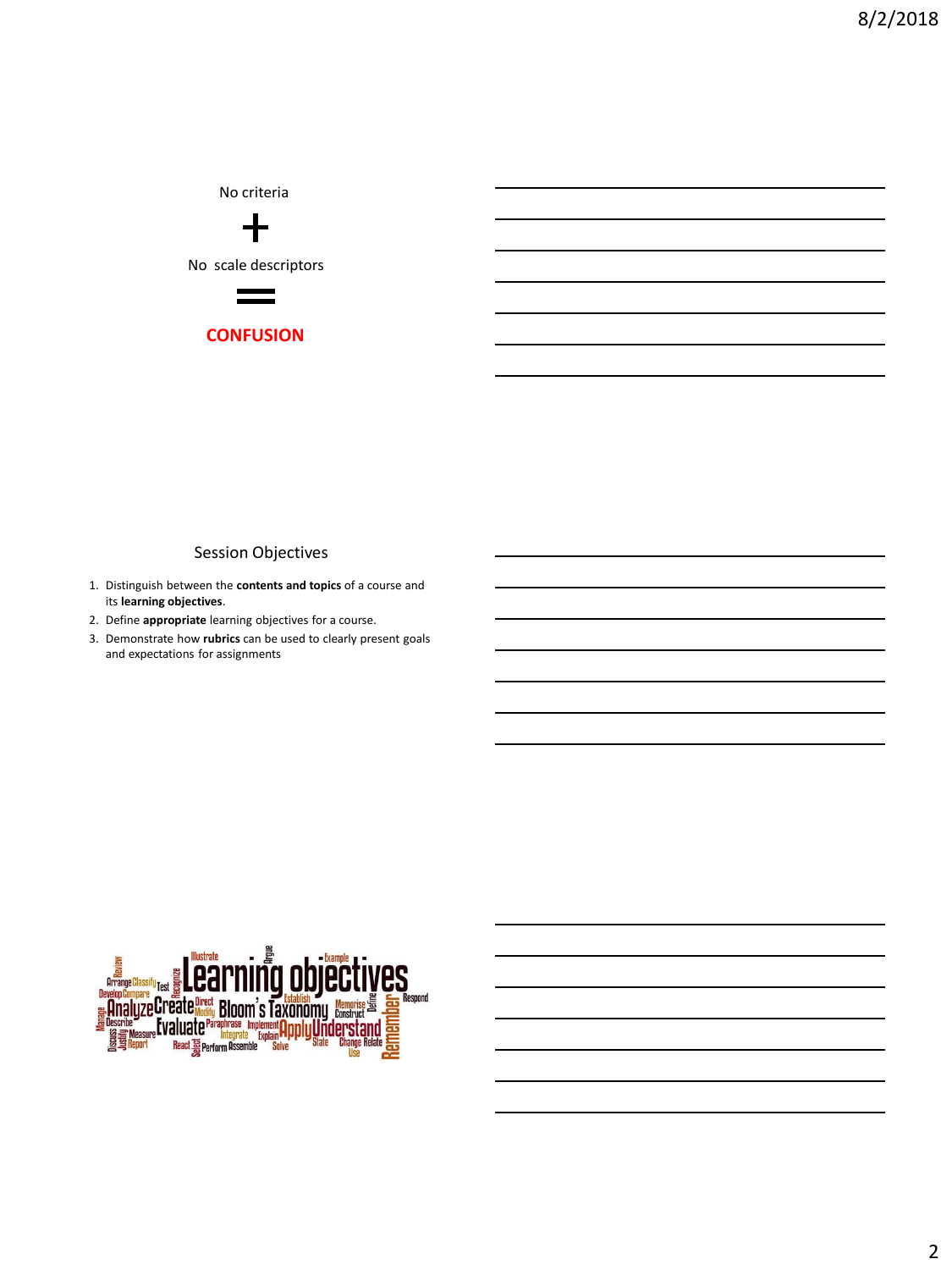# How do Content/Topics differ from Learning Objectives?



#### **Content/Topics**

- Units for the course
- Broad or specific topics to be covered
- Projects/tasks to be done

#### **Learning Objectives/ Outcomes**

- What the student will accomplish during the course  $\blacktriangleright$  'Student will be able to….' • Learning goals
- - Focuses on the 'end' rather than the 'means'

"You need to **know this material** for the test"

"I want you to **do a good job** on this assignment"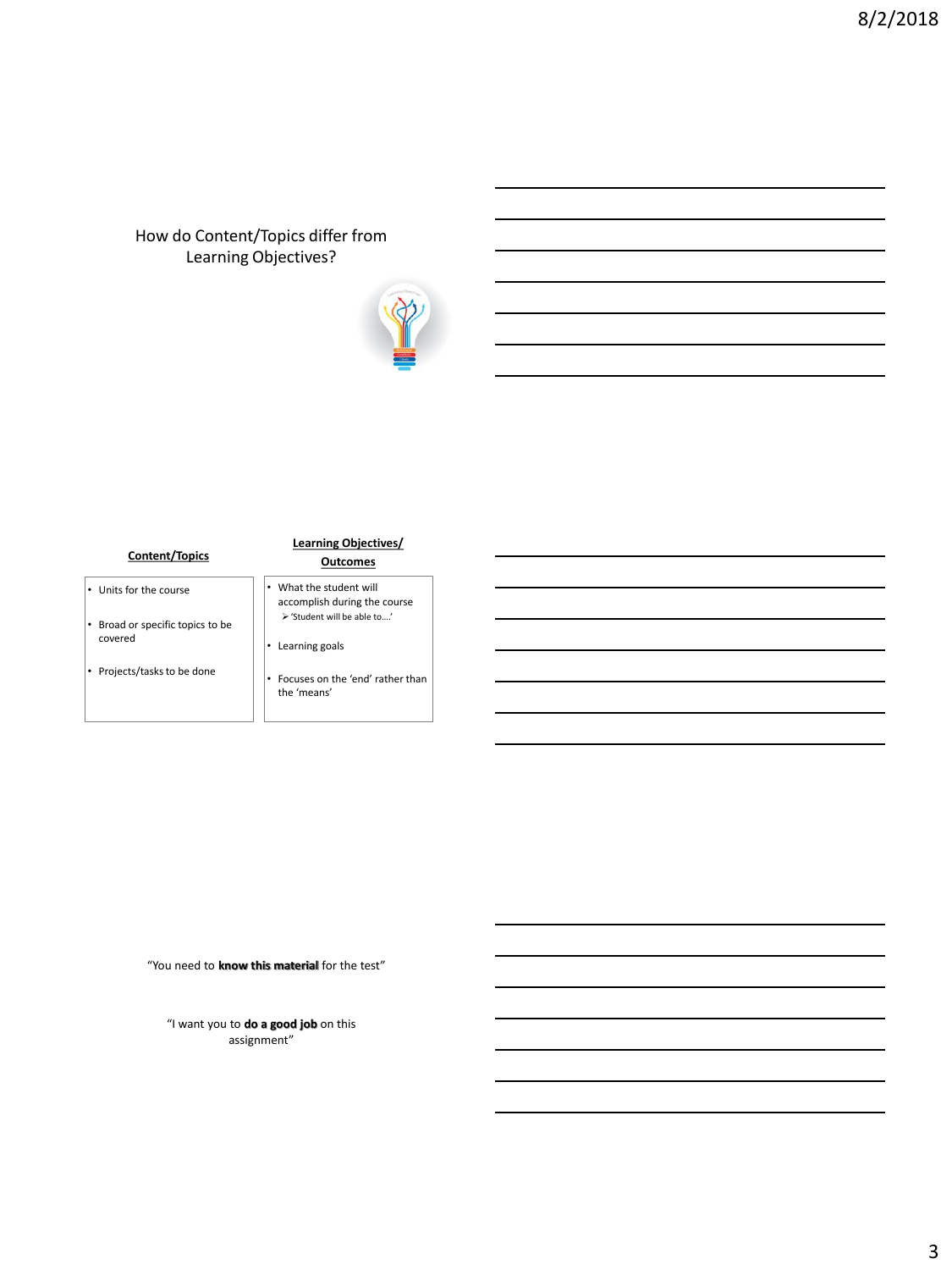"You need to **know** this material for the test" What is "know"? – No criteria

"I want you to **do a good job** on this assignment"

"You need to **know** this material for the test" What is "know"? – No criteria

"I want you to **do a good job** on this assignment" What is "good"? – No scale descriptors

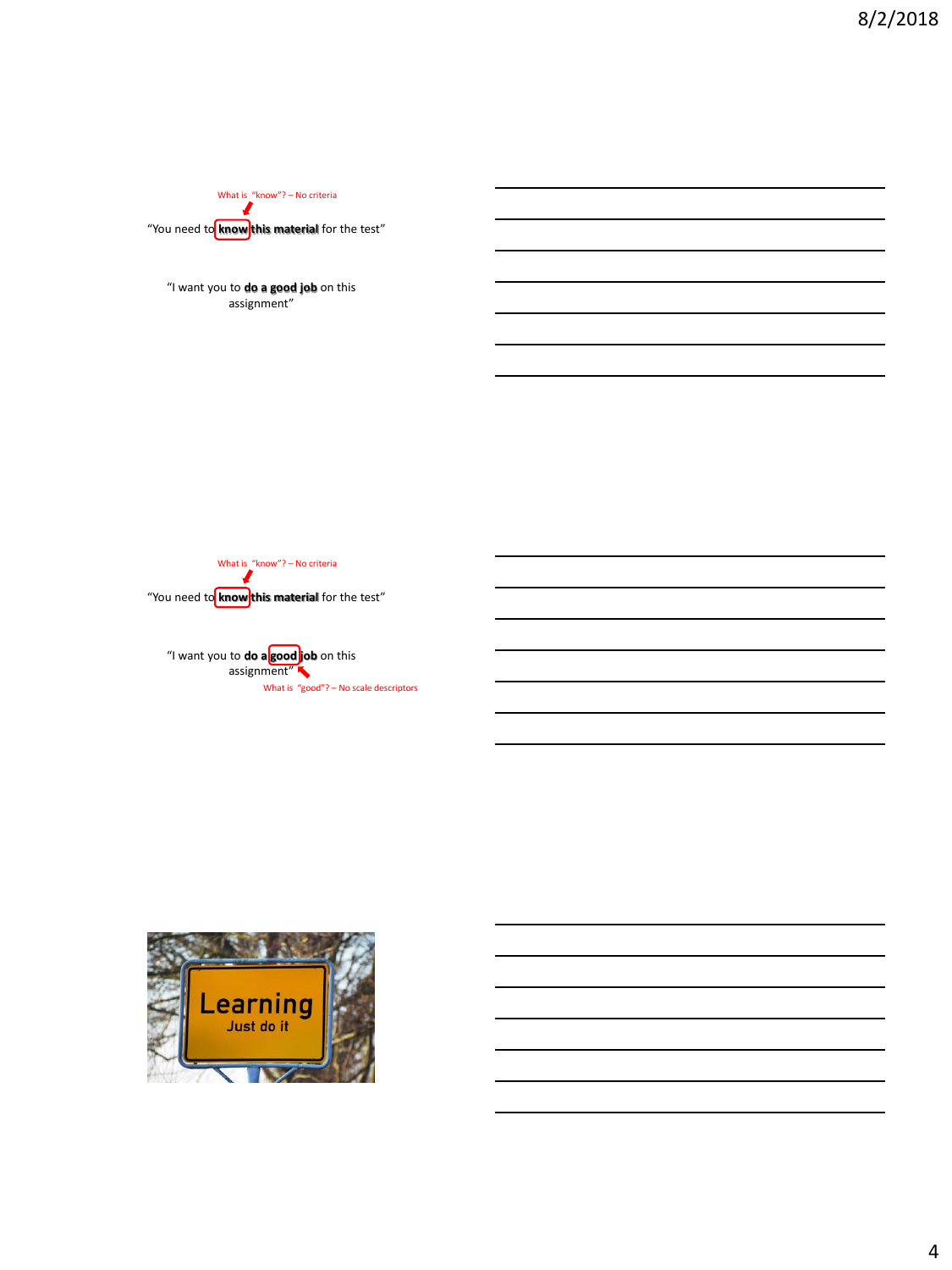

# **Learning Objectives**

What do you want **your students to achieve** through your class?

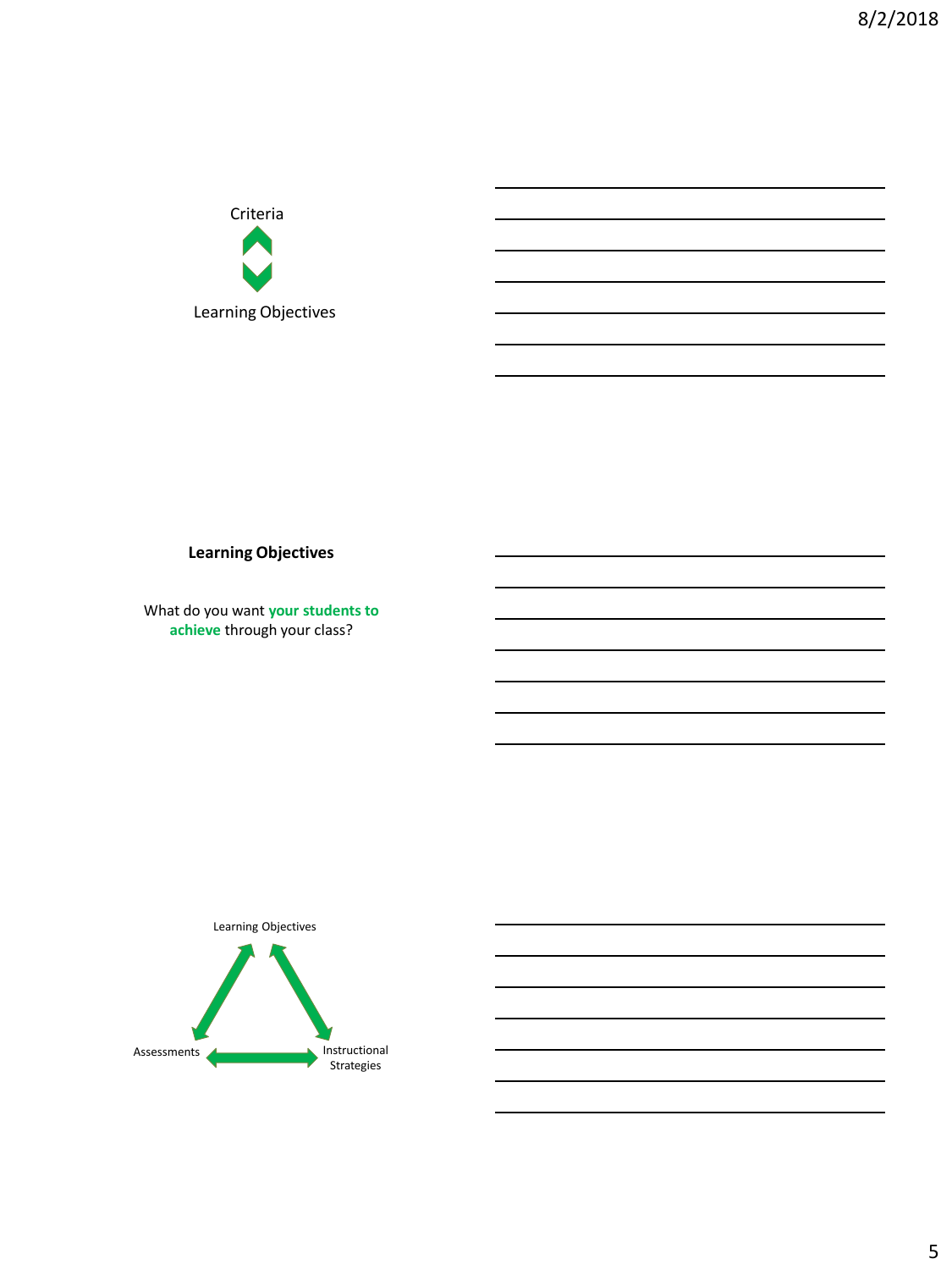# **Learning Objectives**

Communication of expectations

- 1. Clear
- 2. Specific
- 3. Measurable outcomes

## **Learning Objectives**

List of concepts

Vague/general statements

### **Learning Objectives**

Action Verbs

- Descriptive
- Aligned with level of learning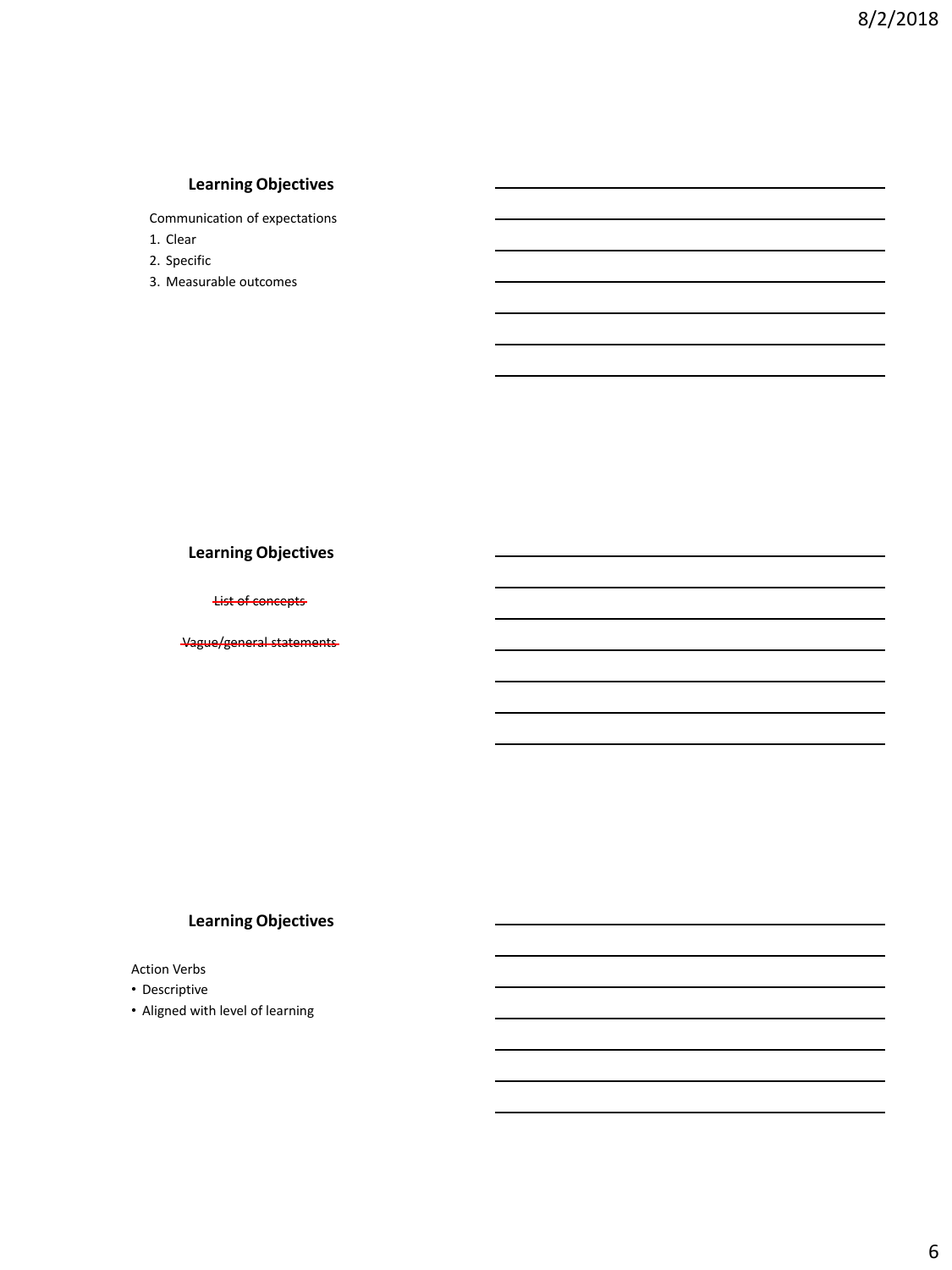

| Bioom's Taxonomy |  |  |
|------------------|--|--|
|                  |  |  |



# **Example format**

By when, who will do how much/how well of what

 $\sin$ g and assessing courses and Curricula,  $3^{n\sharp}$  edition  $\,$  by Robert M. Diamond

**YOUR TURN!**

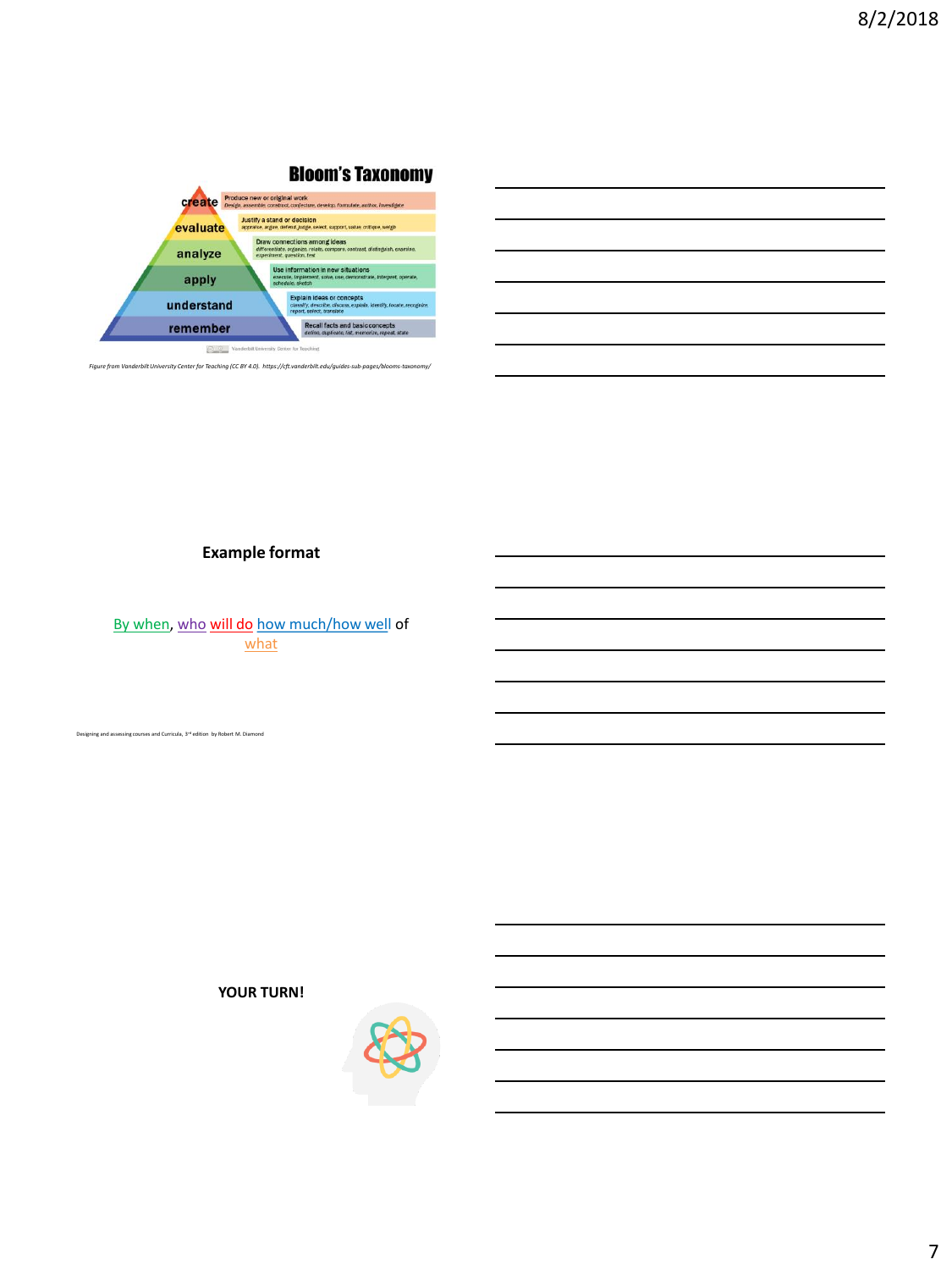

By when, who will do how much/how well of what

By the end of this session, attendees will create a set of well-designed learning objectives for their course

By when, who will do how much/how well of what

By the end of this session, attendees will create a **s**et of **well-designed** learning objectives for their course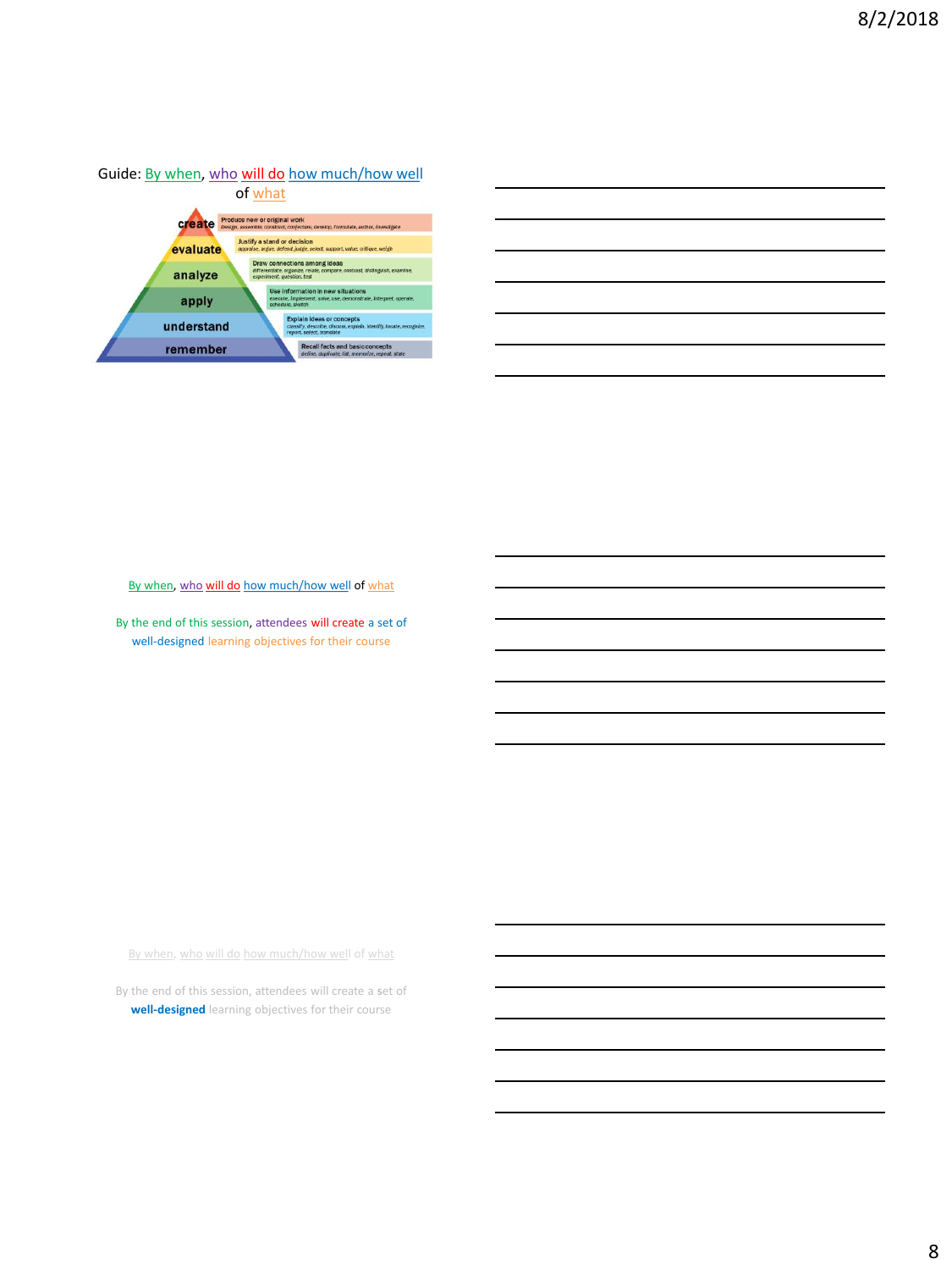# **Rubrics**





Objective assessment of our learners



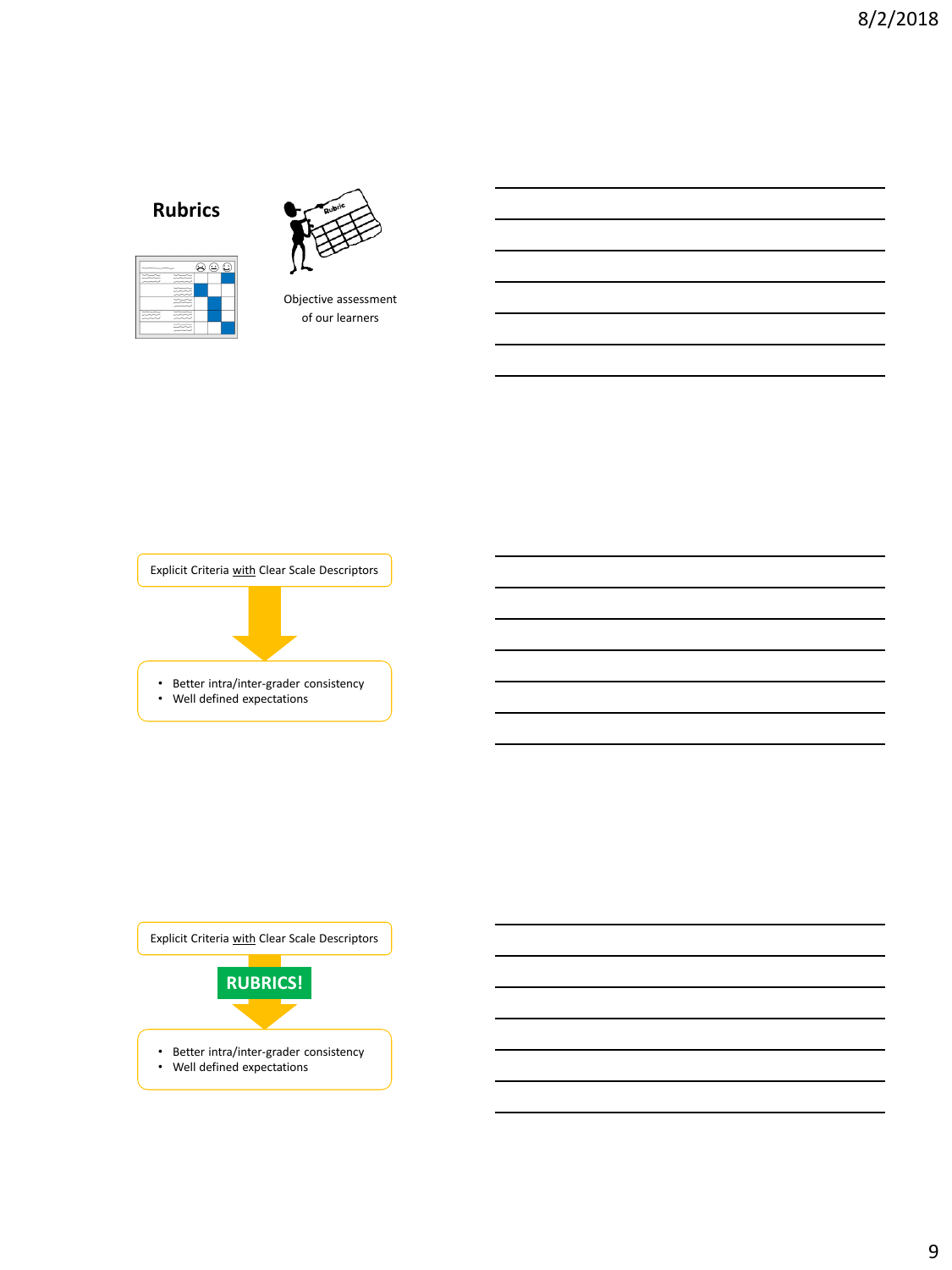• When we clearly state expectations and assessment criteria we allow our students to **thrive** as learners



• Providing them with **structure** frees up student's mental bandwidth to focus on their learning and pursue the higher cognitive levels

#### **Assessment**

• What do you want…

– Transmit information?

– Develop their high order cognitive and professional skills?

#### **Assessment**

• What are you assessing…

– Resources ('knowledge')?

– Handling of complex situations ('analysis')?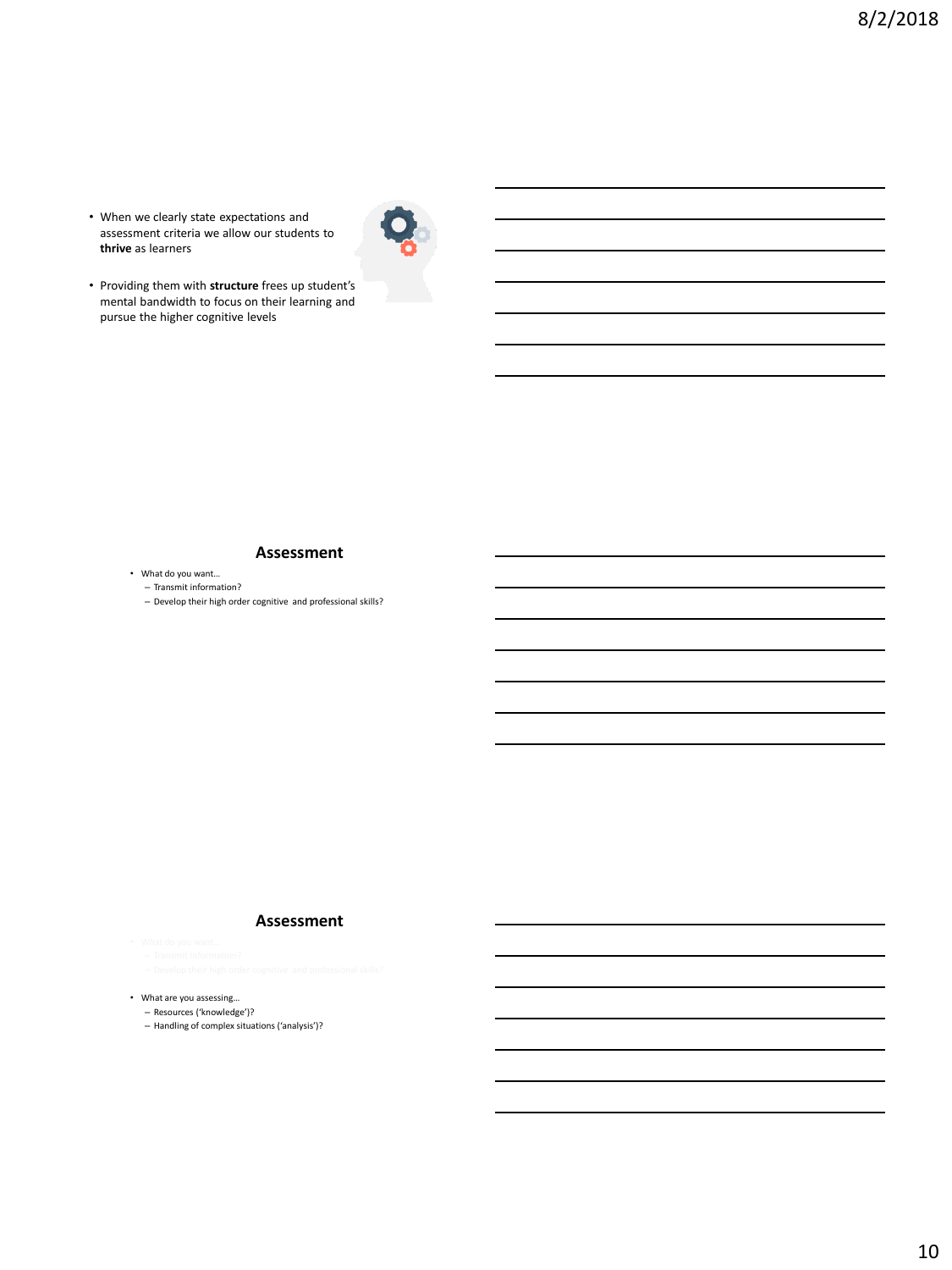#### **Assessment**

• How do you develop exam questions… – Going over the course materials?

– Looking for a detail or exceptional element?

– Unanswered questions from a past lesson?

#### **Assessment**

- 
- 

- 
- 

#### **Authentic Assessment**

- 
- 

- 
- 
- 
-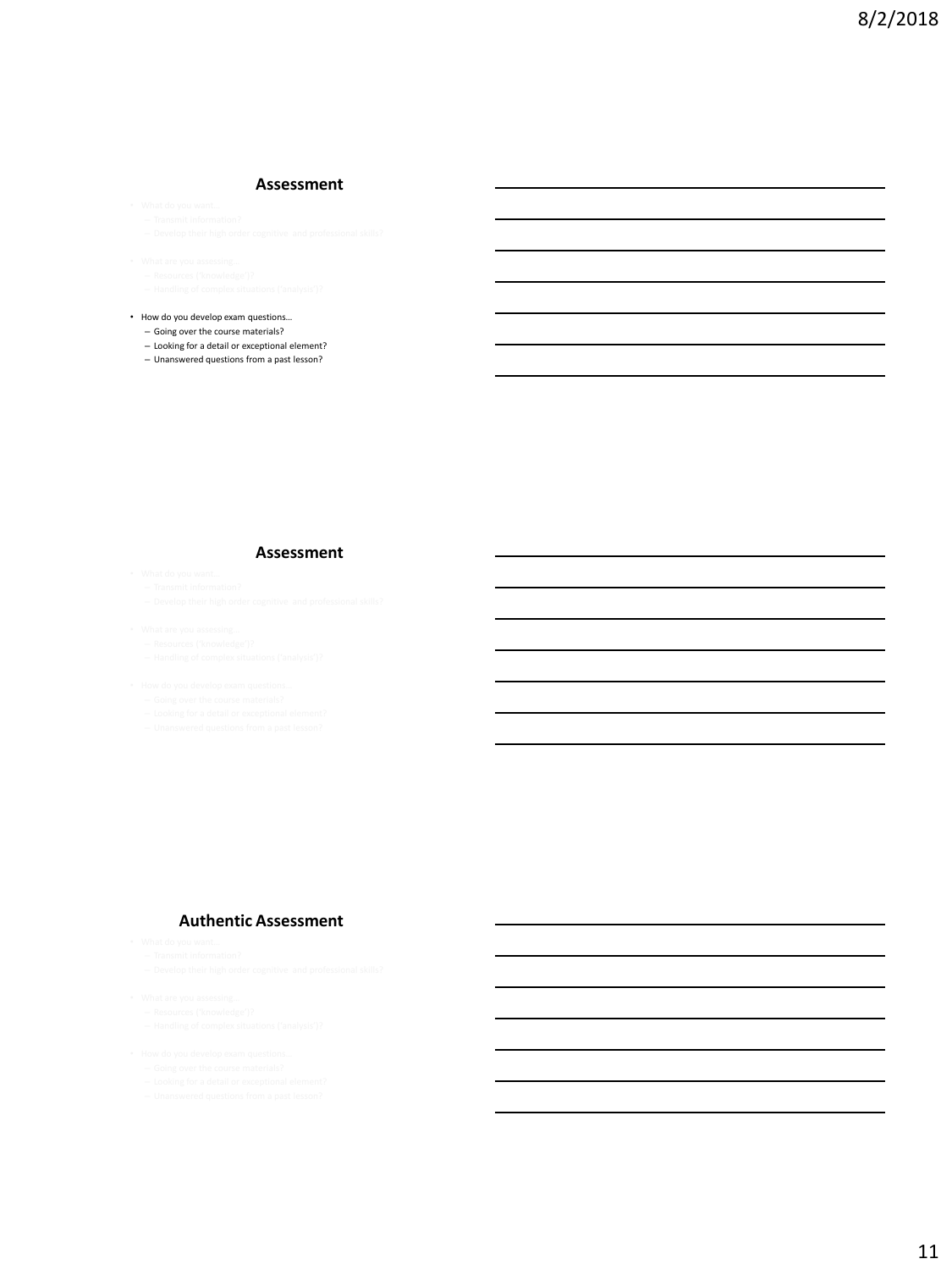## **Authentic Assessment**

- Assessing process, product and discourse: – Realist
	- Favors creativity, judgement, even innovation
	- Demands students to achieve a goal
	- Simulates a real world or professional situation
	- Complex tasks
	- Favors consultation, feedback and improving

#### **Authentic Assessment**

- Assessing process, product and discourse:
	- Realist
	- Favors creativity, judgement, even innovation
	- Demands students to achieve a goal
	- Simulates a real world or professional situation
	-
	- Favors consultation, feedback and improving

#### **Design of Authentic Assessment**

- Pair to Learning Objective and Level (Bloom's Pyramid)
- Appropriate method to evaluate
	- question, class activity, project, etc.
		- Authentic situation (simulation of real life professional situation)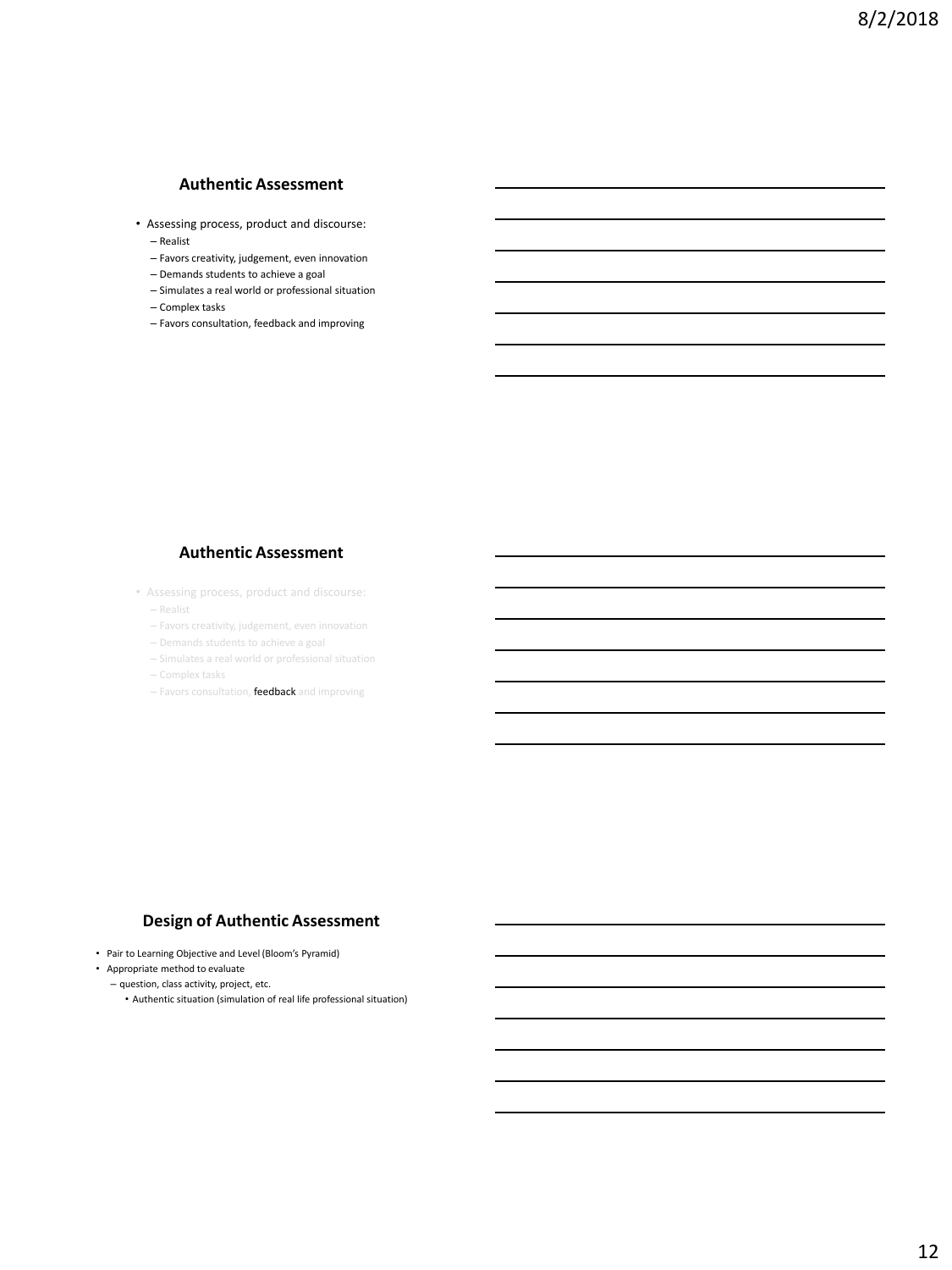## **Design of Authentic Assessment**

- 
- 
- Instructions for students must:
	- Delimitate their responsibility
	- State the Evidence of Accomplishment (product, process, discourse)

#### **Design of Authentic Assessment**

- 
- 
- 
- 
- 
- 
- 
- Resources and guidance needed
- How to give feedback

## **Feedback for our students**

- Oftentimes:
	- Just a number (grade)
	- Inconsistent
	- General
- Individual feedback (oral or written)
	- Time consuming

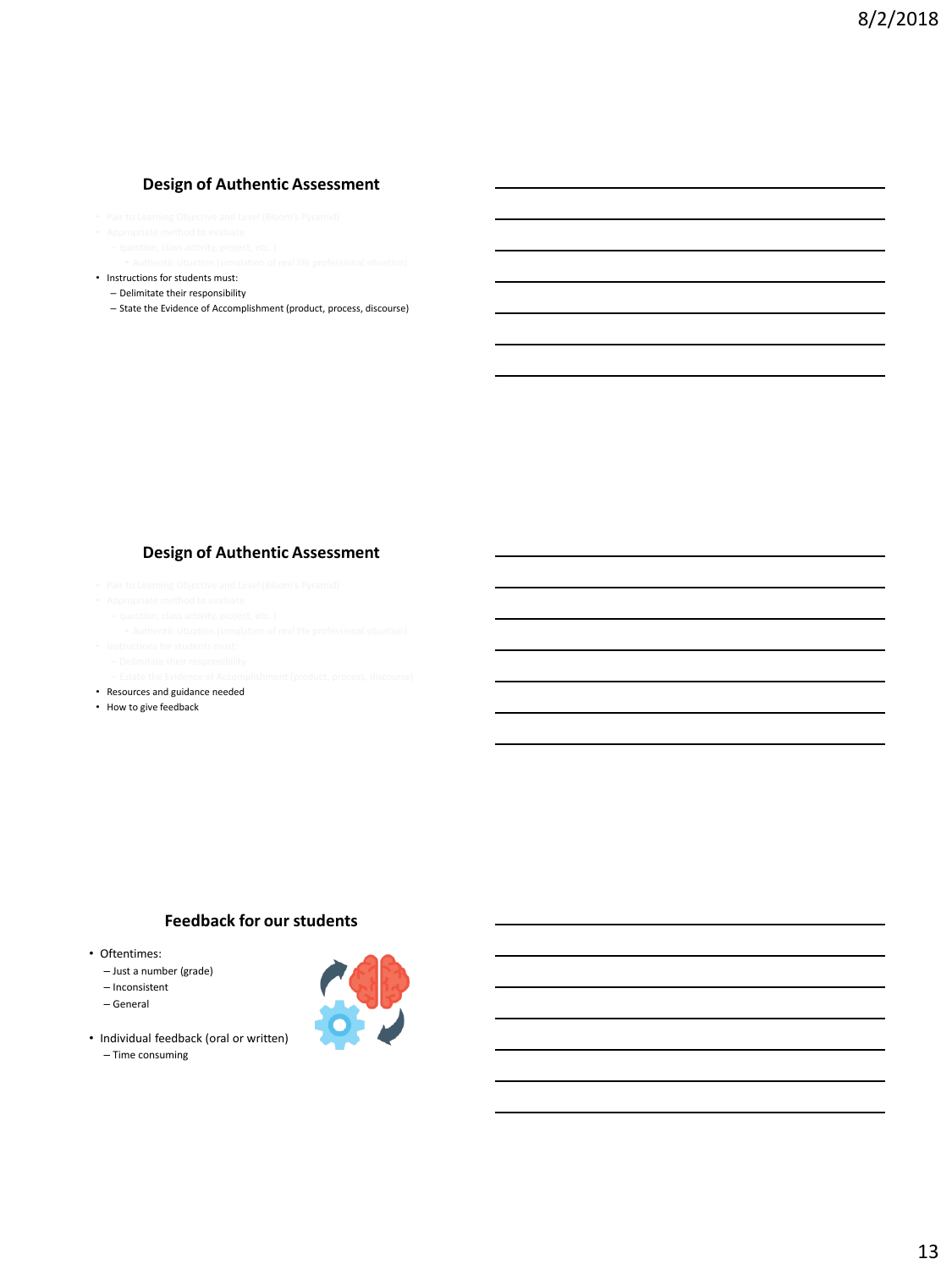## **How can we provide feedback?**

- Objective
- Fair, impartial
- Transparent
- Efficiently provide useful information on strengths and weaknesses



### **Analytic Rubrics**

- Objective
- Fair, impartial
- Transparent
- Efficiently provide useful information on strengths and weaknesses



### **Analytic Rubrics**

What do you want them to do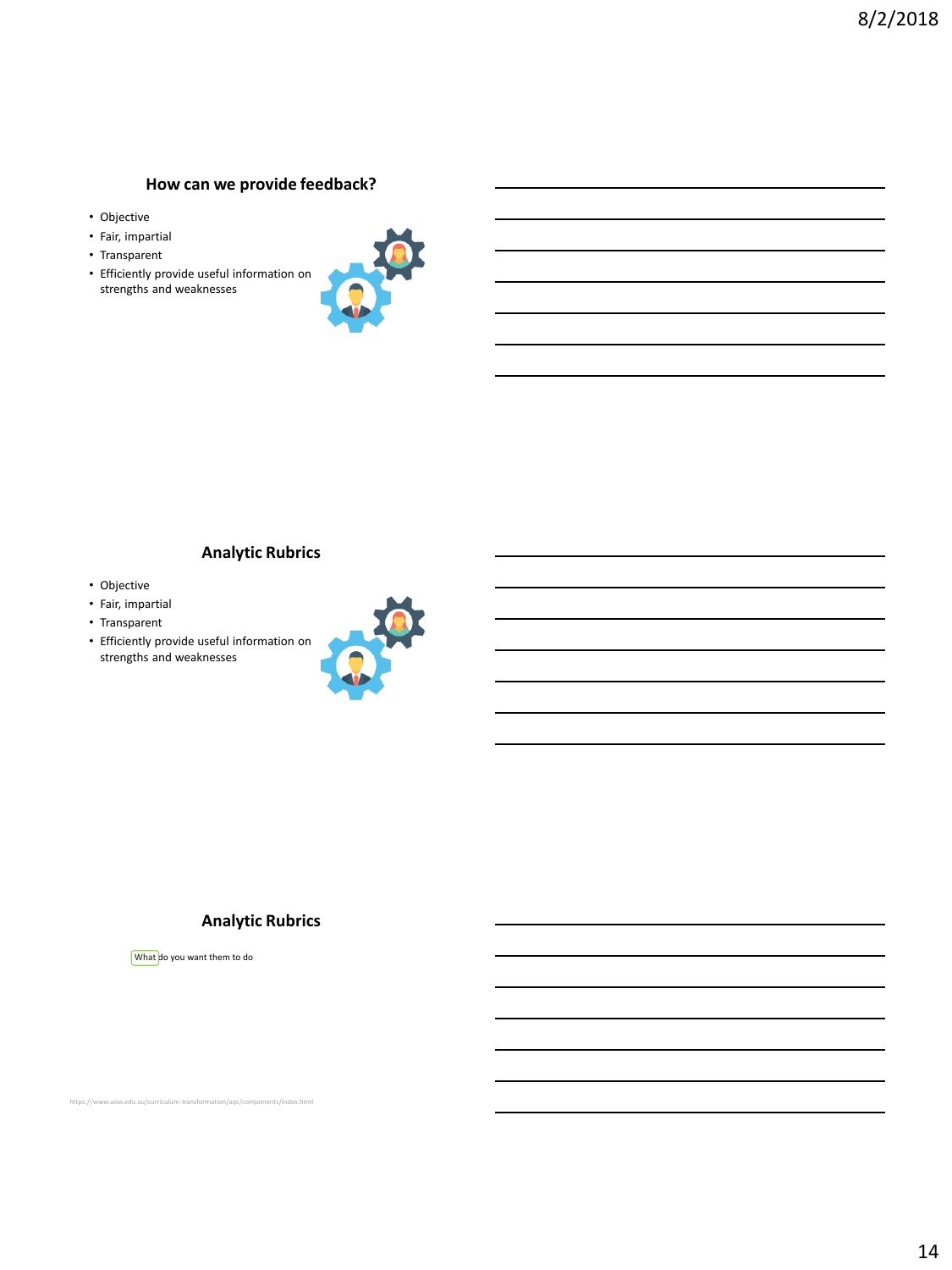## **Analytic Rubrics**



https://www.uow.edu.au/curriculum-transformation/aqc/components/index.html

#### **Analytic Rubrics**

do you want them to do and **how we well do they have to do it** to get a particular  $\boxed{\text{grade}}$  on the assigned task

https://www.uow.edu.au/curriculum-transformation/aqc/components/index.html

## **Analytic Rubrics**

What do you want them to do and how well do they have to do it to to get a particular grade on the assigned task

|          | Scale              |  |
|----------|--------------------|--|
|          |                    |  |
| Criteria | <b>Descriptors</b> |  |
|          |                    |  |
|          |                    |  |

https://www.uow.edu.au/curriculum-transformation/aqc/components/index.html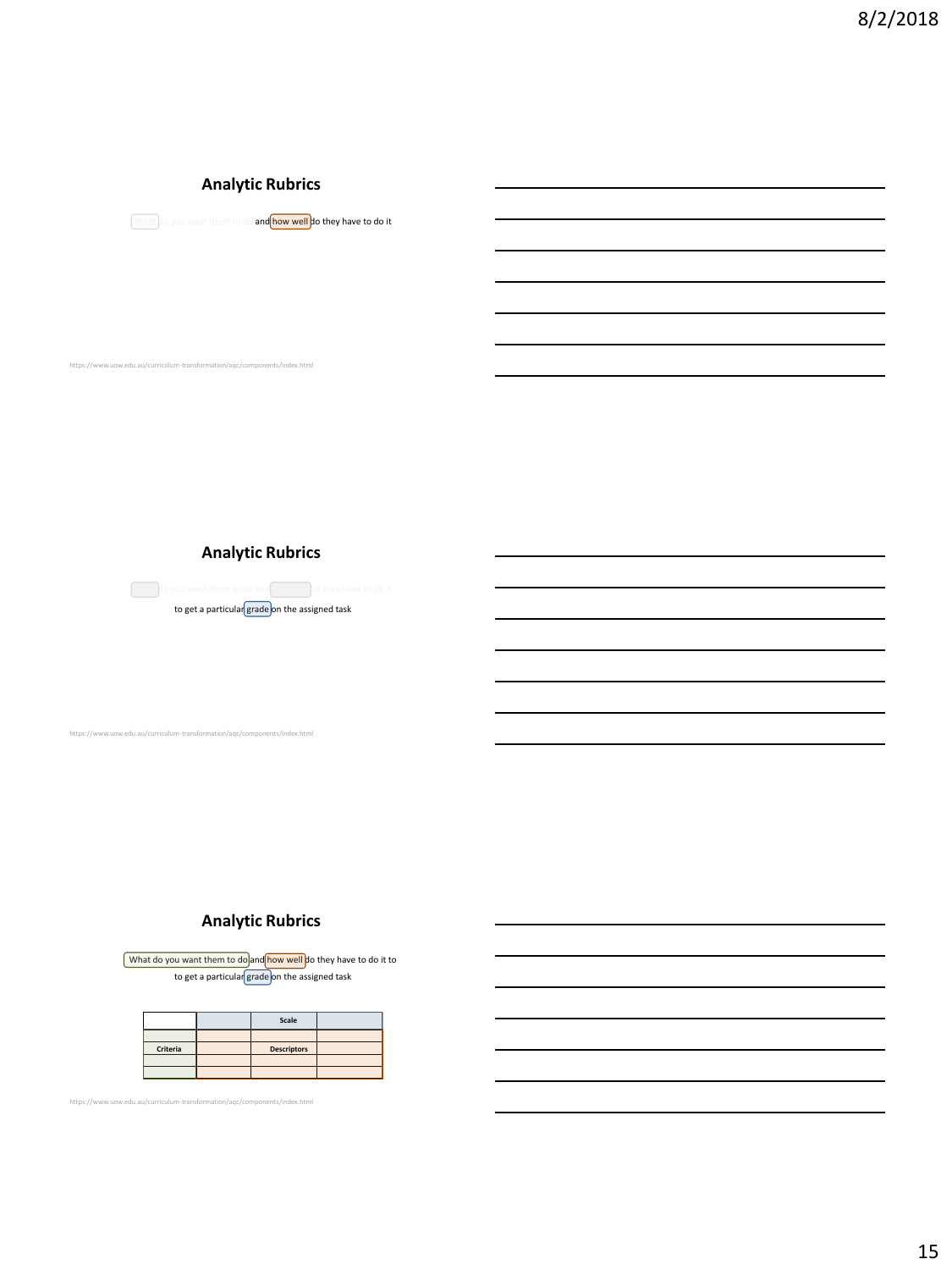# **Short guide to making rubrics**

• Identify the task to assess

### **Short guide to making rubrics**

• Identify the component to assess and assign a grade percentage to each

## **Short guide to making rubrics**

- 
- Determine the assessment criteria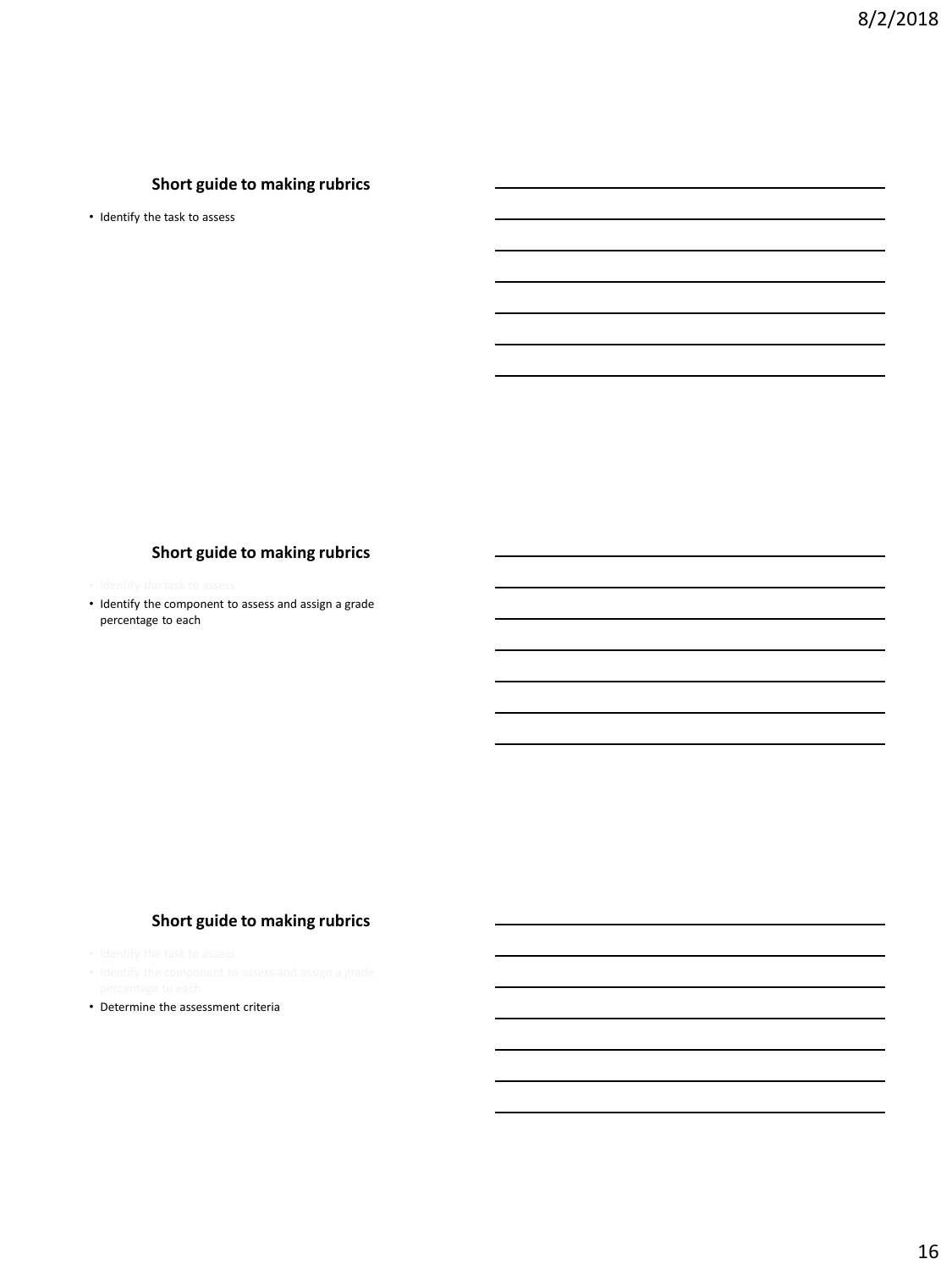## **Short guide to making rubrics**

- 
- 
- 
- Determine a standard scale for the level of achievement

## **Short guide to making rubrics**

- 
- 
- 
- 
- Determine the descriptor for each achievement level

### **Example of Rubric:**

| Standard $\rightarrow$ | <b>Below average</b> | Average            | Above average         |
|------------------------|----------------------|--------------------|-----------------------|
| ↓ Criteria             | (0 point)            | (1 points)         | (2 points)            |
|                        |                      |                    | Same as Average       |
| General analysis       | Frrors in            | Recognizes spatial | AND includes a        |
| of physical            | dimensional          | symmetry relations | physical              |
| situation(10%)         | analysis             |                    | interpretation of the |
|                        |                      |                    | situation             |
| Criterion 2 (and       |                      |                    |                       |
| percentage)            |                      | $\cdots$           |                       |
|                        |                      |                    |                       |
| Criterion N (X%)       |                      | $\cdots$           |                       |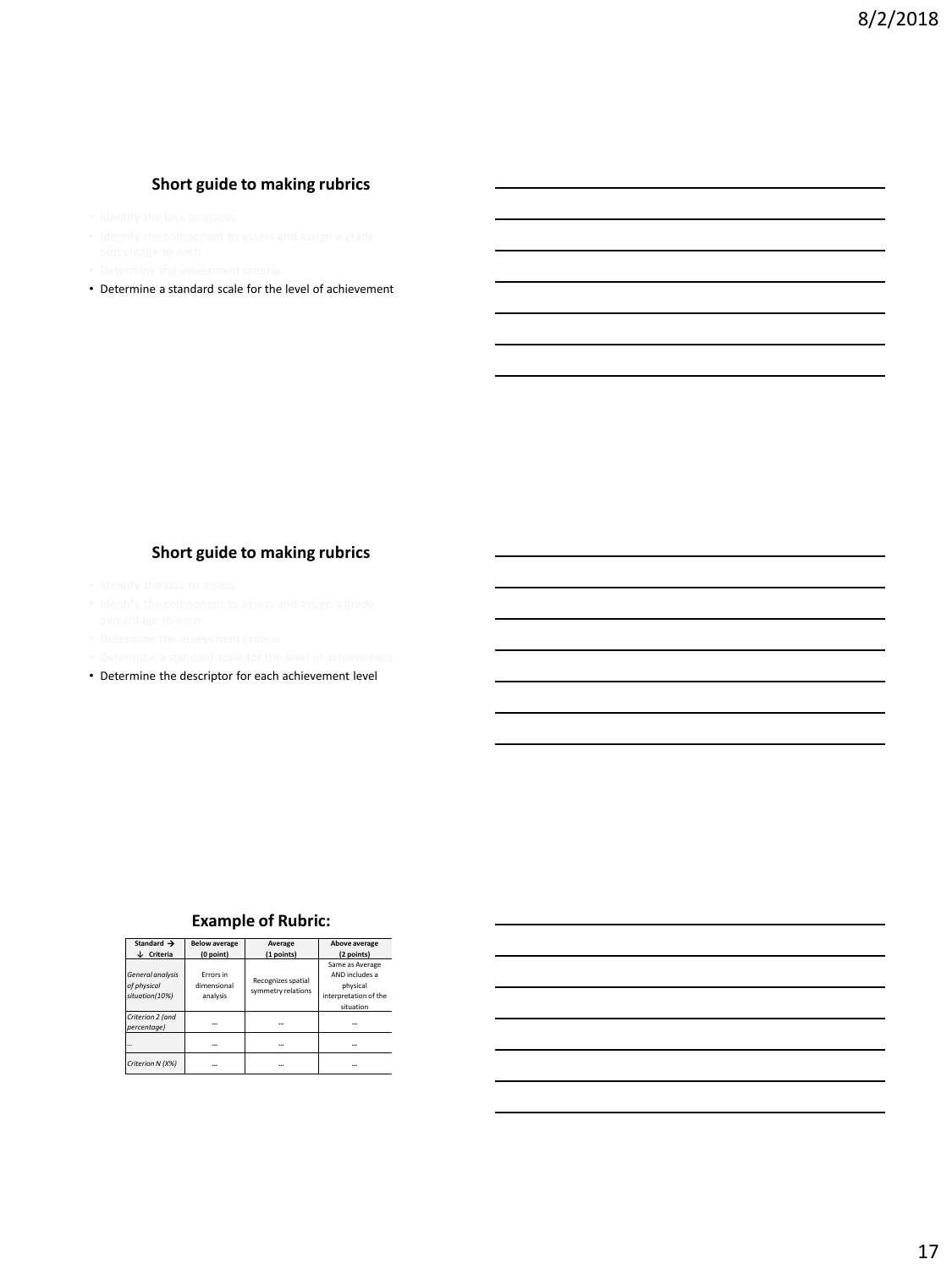## **Which is the best car?**



## **How do we define "best"?**

- Small
- Affordable
- Gas mileage



## **Rubric: Which car is the best car?**

|               | 0 points  | 1 point           | 2 points     |
|---------------|-----------|-------------------|--------------|
| Price         | >\$25,000 | \$20,000-\$25,000 | $<$ \$20,000 |
| <b>MPG</b>    | $20$      | $20 - 30$         | >30          |
| Seat capacity |           | $3 - 5$           | >5           |
| Size          | >200''    | 150"-200"         | <150"        |

- $\cdot$  Small • Affordable
- · Gas mileage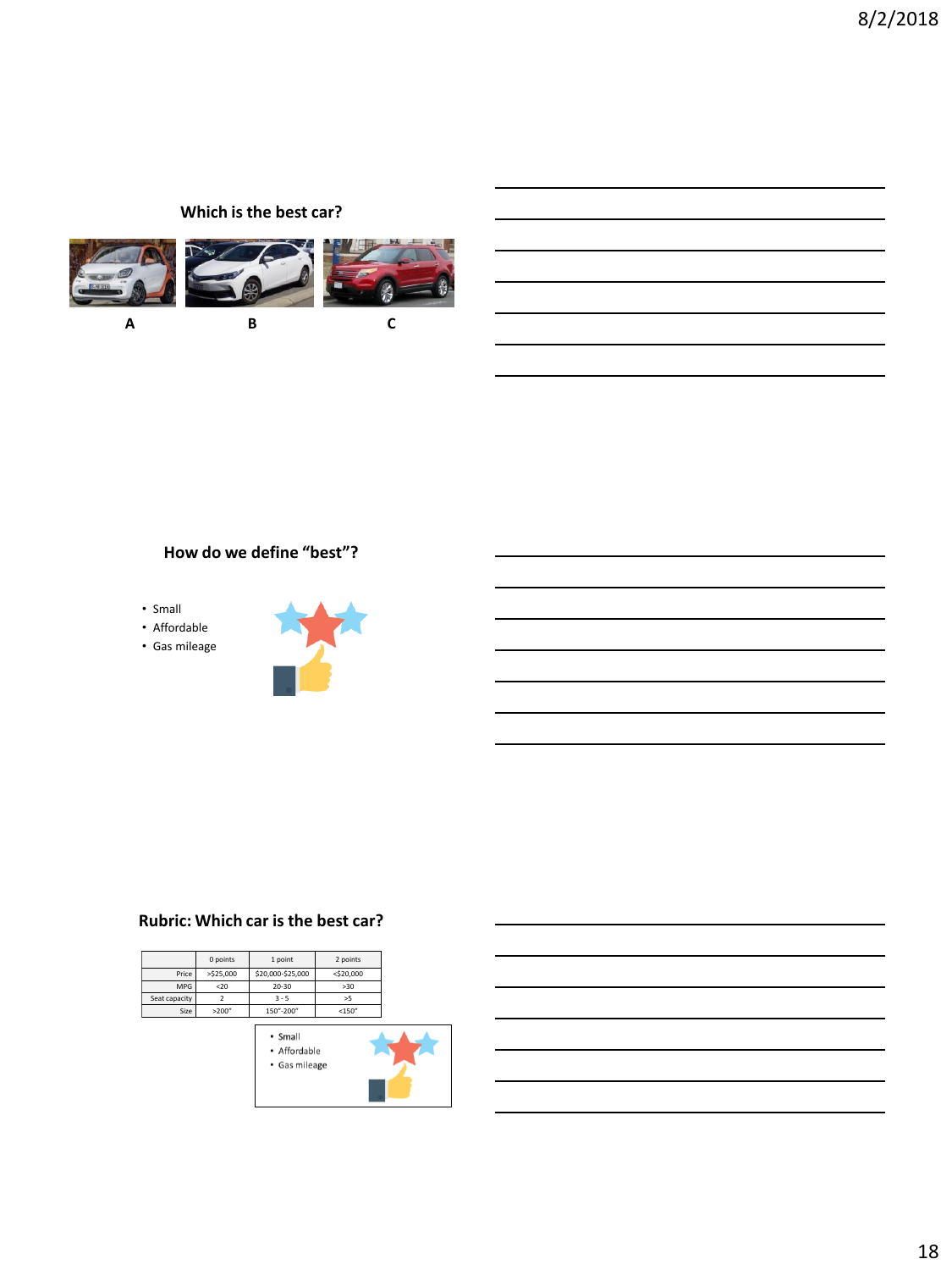|               | 0 points | 1 point           | 2 points     |
|---------------|----------|-------------------|--------------|
| Price         | >525.000 | \$20,000-\$25,000 | $<$ \$20.000 |
| <b>MPG</b>    | 20       | 20-30             | >30          |
| Seat capacity |          | $3 - 5$           | >5           |
| Size          | >200"    | 150"-200"         | <150''       |
|               |          |                   |              |

|                  |              | В            |              |
|------------------|--------------|--------------|--------------|
| Price            | \$18,000     | \$19,000     | \$32,000     |
| <b>MPG</b>       | 31           | 30           | 19           |
| Seat<br>capacity | 2            |              |              |
| Size             | Length: 106" | Length: 183" | Length: 198" |

| <u> 1989 - Johann Stoff, deutscher Stoffen und der Stoffen und der Stoffen und der Stoffen und der Stoffen und der</u> |  |                                                                                                                                                                                                                                      |
|------------------------------------------------------------------------------------------------------------------------|--|--------------------------------------------------------------------------------------------------------------------------------------------------------------------------------------------------------------------------------------|
|                                                                                                                        |  |                                                                                                                                                                                                                                      |
| <u> 1989 - Johann Barn, mars ann an t-Amhain ann an t-Amhain ann an t-Amhain ann an t-Amhain an t-Amhain ann an t-</u> |  |                                                                                                                                                                                                                                      |
|                                                                                                                        |  | <u> London Communication and the communication of the communication of the communication of the communication of the communication of the communication of the communication of the communication of the communication of the co</u> |
| <u> 1989 - Johann Barn, fransk politik (f. 1989)</u>                                                                   |  |                                                                                                                                                                                                                                      |
| <u> 1989 - Johann Stoff, deutscher Stoff, der Stoff, der Stoff, der Stoff, der Stoff, der Stoff, der Stoff, der S</u>  |  |                                                                                                                                                                                                                                      |

|               | 0 points     | 1 point           | 2 points     |
|---------------|--------------|-------------------|--------------|
| Price         | $>$ \$25,000 | \$20,000-\$25,000 | $<$ \$20,000 |
| <b>MPG</b>    | $20$         | 20-30             | >30          |
| Seat capacity |              | $3 - 5$           | >5           |
| Size          | >200"        | 150"-200"         | <150''       |

|                  | 6                     | 5<br>в          | 3                    |
|------------------|-----------------------|-----------------|----------------------|
| Price            | $$18,000$ +2          | $$19,000 + 2$   | \$32,000<br>$+0$     |
| <b>MPG</b>       | $+2$<br>31            | 30<br>$+1$      | $+0$<br>19           |
| Seat<br>capacity | $+0$<br>$\mathcal{P}$ | $+1$<br>5       | $+2$                 |
| Size             | Length: $106"$ + 2    | Length: 183" +1 | $+1$<br>Length: 198" |

So this is good for the students… but how does this help me as a teacher…



Plan Do Check Action Cycle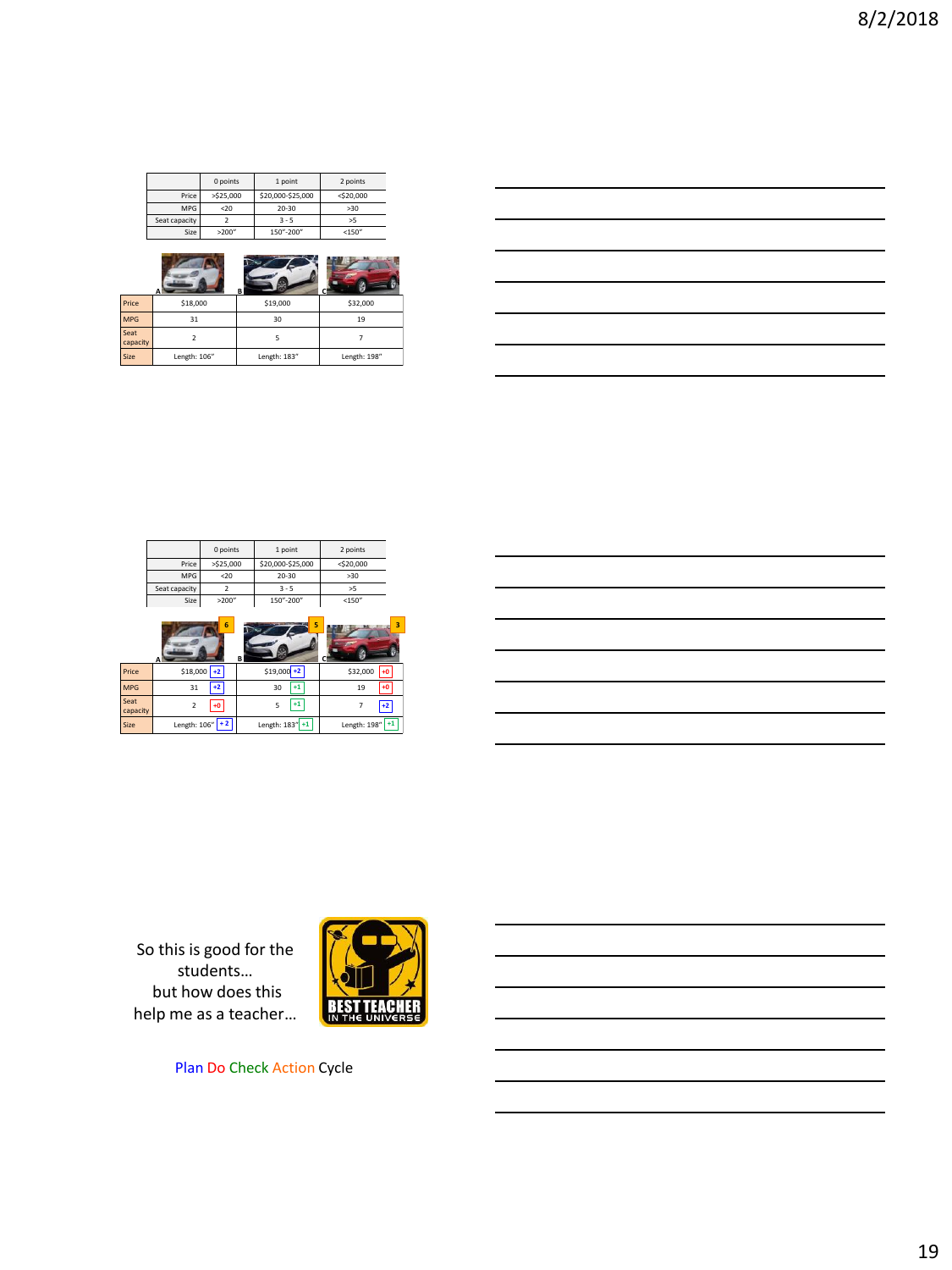





20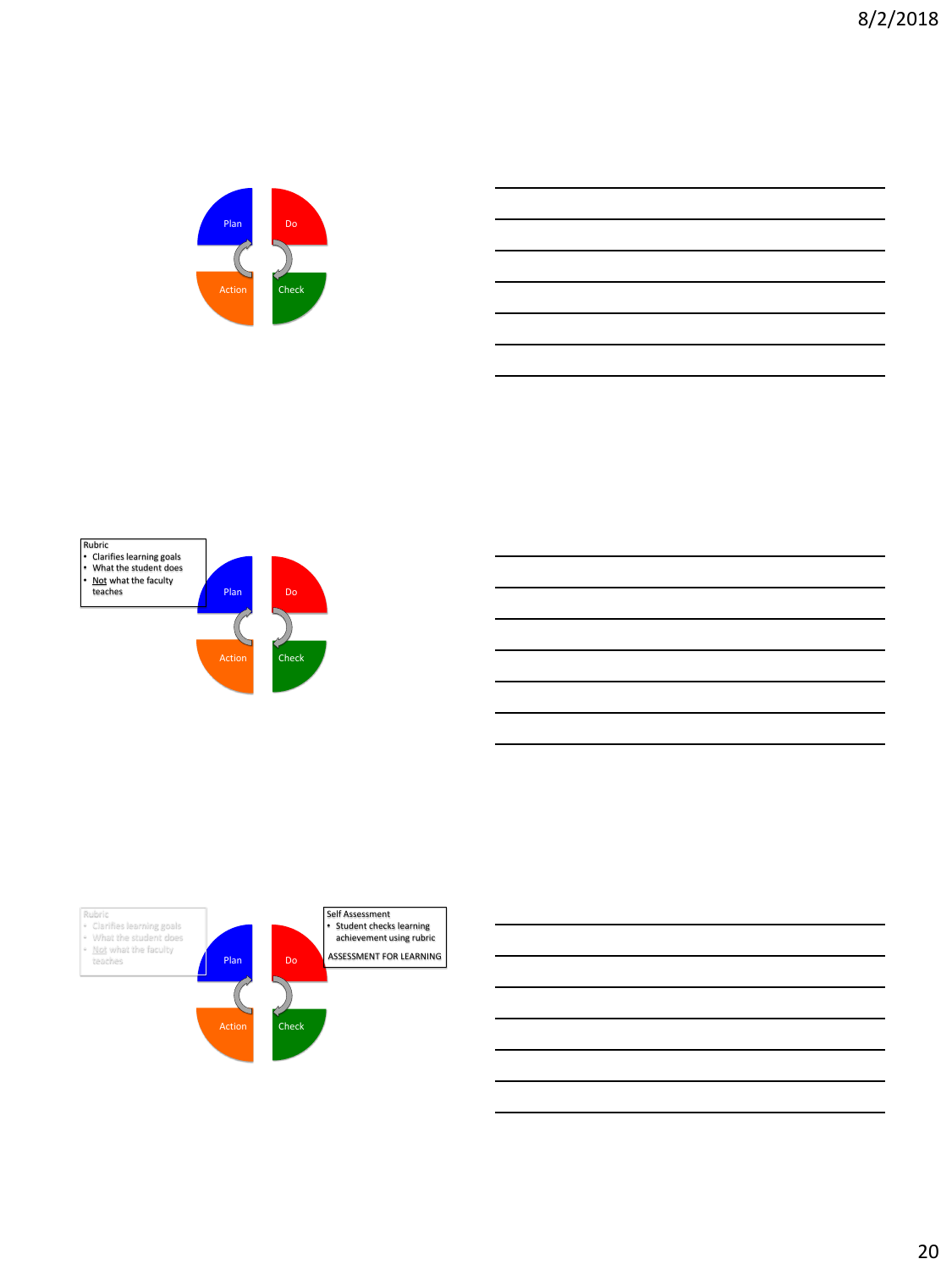